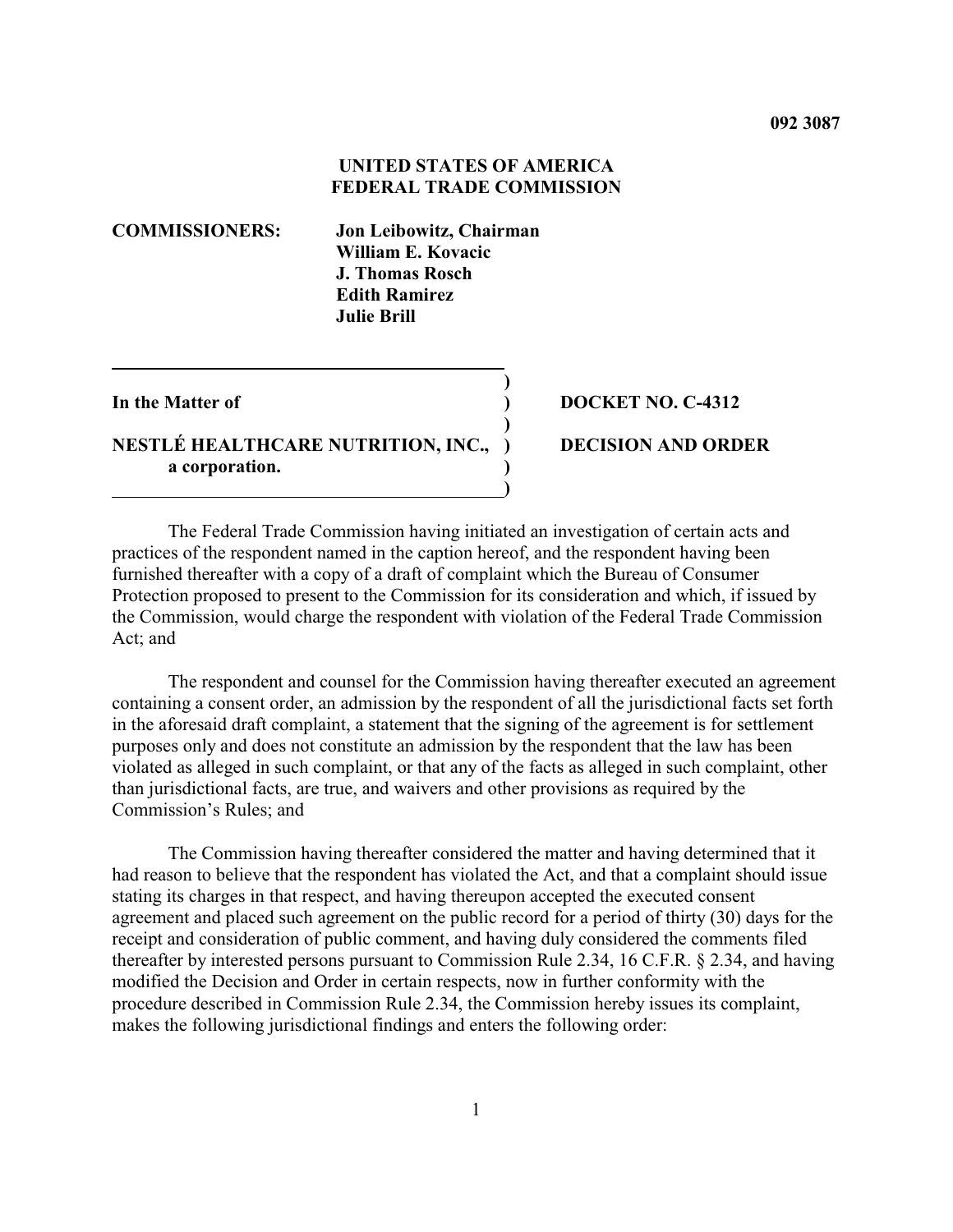- 1. Respondent Nestlé HealthCare Nutrition, Inc. ("Nestlé HCN") is a Delaware corporation with its principal office or place of business at 12 Vreeland Road, Florham Park, New Jersey 07932-0697.
- 2. The Federal Trade Commission has jurisdiction of the subject matter of this proceeding and of the respondent and this proceeding is in the public interest.

# **ORDER**

## **DEFINITIONS**

For purposes of this order, the following definitions shall apply:

- 1. Unless otherwise specified, "respondent" means Nestlé HealthCare Nutrition, Inc., a corporation, its successors and assigns and their officers, and each of the above's agents, representatives, and employees.
- 2. "Commerce" means as defined in Section 4 of the Federal Trade Commission Act, 15 U.S.C. § 44.
- 3. "Adequate and well-controlled human clinical study" means a human clinical study conducted by persons qualified by training and experience to conduct such study. Such study shall be randomized, and, unless it can be demonstrated that blinding or placebo control cannot be effectively or ethically implemented given the nature of the intervention, shall be double-blind and placebo-controlled.
- 4. "Covered product" means BOOST Kid Essentials, any drink product containing probiotics, or any nutritionally complete drink, other than infant formula, medical foods, and any product not sold primarily through conventional retail channels.
- 5. "Essentially equivalent product" means a product that contains the identical ingredients, except for inactive ingredients (e.g., inactive binders, flavors, preservatives, colors, fillers, excipients), in the same form and dosage, and with the same route of administration (e.g., orally, sublingually), as the covered product; provided that the covered product may contain additional ingredients or other differences in formulation to affect taste, texture, or nutritional value (so long as the other differences do not change the form of the product or involve the ingredients from which the functional benefit is derived), if reliable scientific evidence generally accepted by experts in the field demonstrates that the amount of additional ingredients, combination of additional ingredients, and any other differences in formulation are unlikely to impede or inhibit the effectiveness of the ingredients in the essentially equivalent product.
- 6. "Dosage" means the quantity of the substance taken in or absorbed over a specified, biologically relevant time period to achieve the intended effect.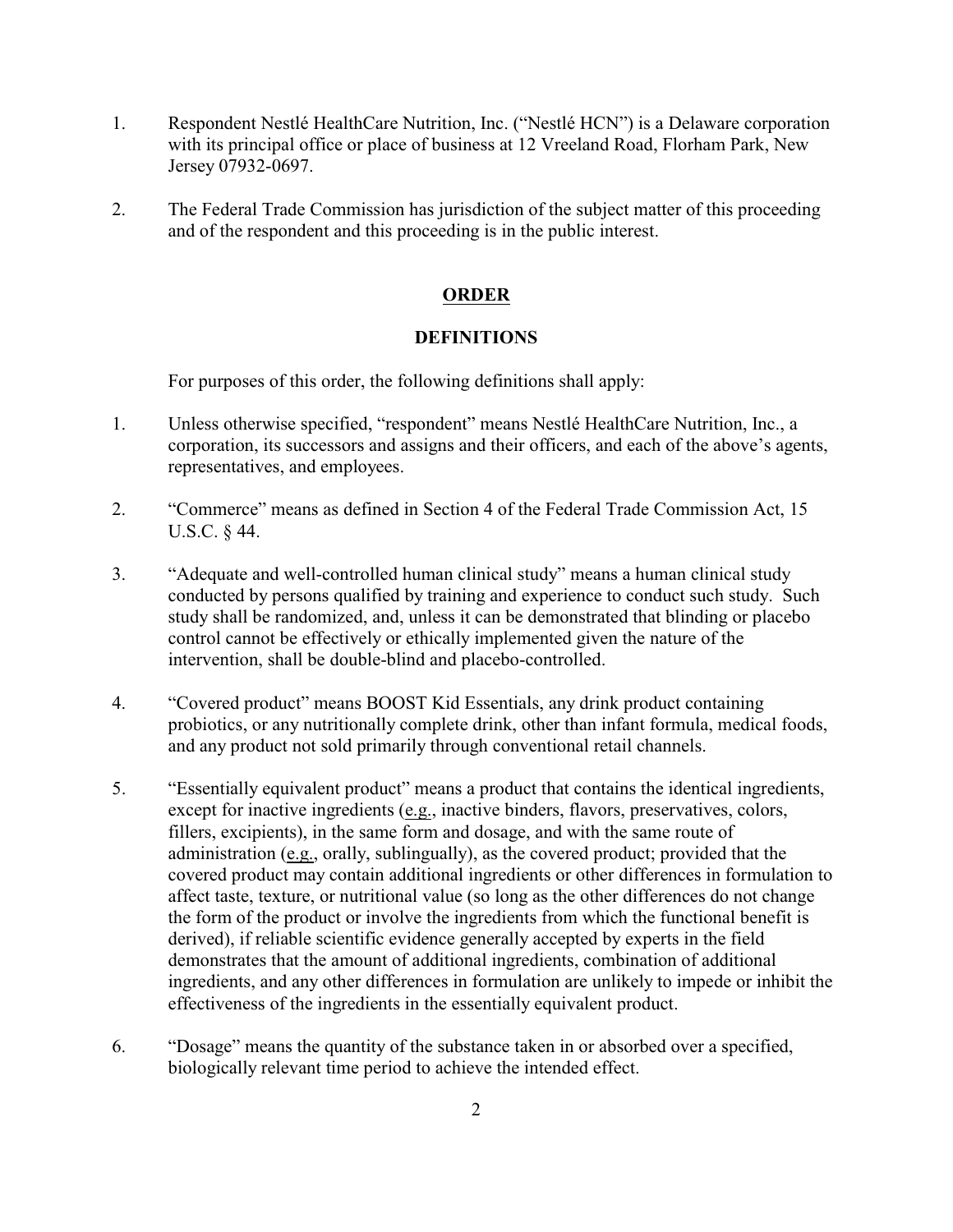- 7. The term "including" in this order means "without limitation."
- 8. The terms "and" and "or" in this order shall be construed conjunctively or disjunctively as necessary, to make the applicable phrase or sentence inclusive rather than exclusive.

# **I.**

**IT IS ORDERED** that respondent, directly or through any corporation, partnership, subsidiary, division, trade name, or other device, in connection with the manufacturing, labeling, advertising, promotion, offering for sale, sale, or distribution of any covered product, in or affecting commerce, shall not represent, in any manner, expressly or by implication, including through the use of a product name, endorsement, depiction, or illustration, that such product prevents or reduces the risk of upper respiratory tract infections, including, but not limited to, cold or flu viruses, unless the representation is specifically permitted in labeling for such product by regulations promulgated by the Food and Drug Administration pursuant to the Nutrition Labeling and Education Act of 1990.

# **II.**

**IT IS FURTHER ORDERED** that respondent, directly or through any corporation, partnership, subsidiary, division, trade name, or other device, in connection with the manufacturing, labeling, advertising, promotion, offering for sale, sale, or distribution of any covered product, in or affecting commerce, shall not represent, in any manner, expressly or by implication, including through the use of a product name, endorsement, depiction, or illustration, that such product:

- A. Reduces the duration of acute diarrhea in children up to the age of thirteen; or
- B. Reduces absences from daycare or school due to illness;

unless the representation is non-misleading and, at the time of making such representation, the respondent possesses and relies upon competent and reliable scientific evidence that substantiates that the representation is true. For purposes of this Part, competent and reliable scientific evidence shall consist of at least two adequate and well-controlled human clinical studies of the product, or of an essentially equivalent product, conducted by different researchers, independently of each other, that conform to acceptable designs and protocols and whose results, when considered in light of the entire body of relevant and reliable scientific evidence, are sufficient to substantiate that the representation is true. Respondent shall have the burden of proving that a product satisfies the definition of essentially equivalent product.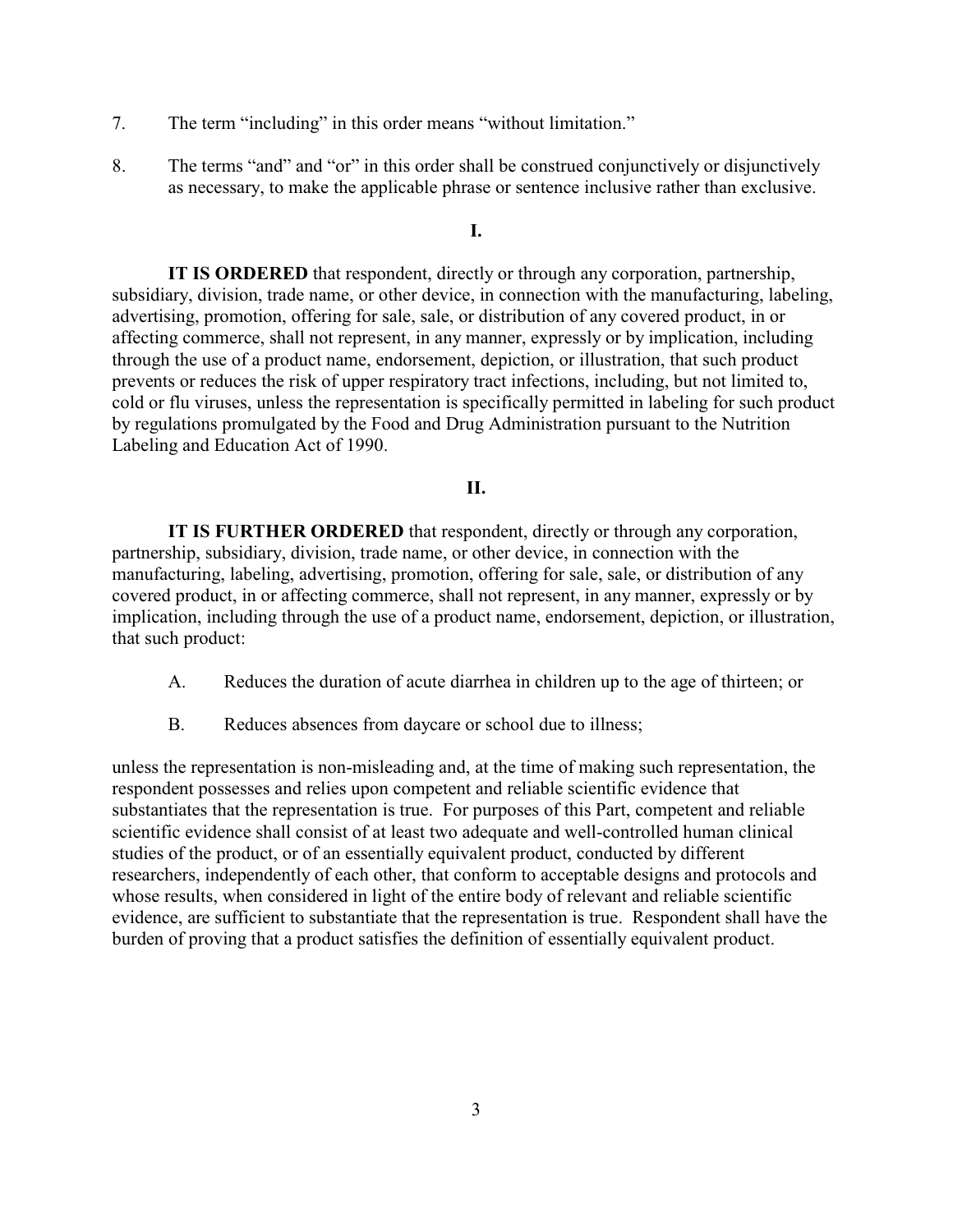**IT IS FURTHER ORDERED** that respondent, directly or through any corporation, partnership, subsidiary, division, trade name, or other device, in connection with the manufacturing, labeling, advertising, promotion, offering for sale, sale, or distribution of any covered product, in or affecting commerce, shall not make any representation, in any manner, expressly or by implication, including through the use of a product name, endorsement, depiction, or illustration, other than representations covered under Parts I or II of this order, about the health benefits, performance, or efficacy of any covered product, unless the representation is non-misleading, and, at the time of making such representation, the respondent possesses and relies upon competent and reliable scientific evidence that is sufficient in quality and quantity based on standards generally accepted in the relevant scientific fields, when considered in light of the entire body of relevant and reliable scientific evidence, to substantiate that the representation is true. For purposes of this Part, competent and reliable scientific evidence means tests, analyses, research, studies, or other evidence that have been conducted and evaluated in an objective manner by qualified persons, that are generally accepted in the profession to yield accurate and reliable results.

### **IV.**

**IT IS FURTHER ORDERED** that respondent, directly or through any corporation, partnership, subsidiary, division, trade name, or other device, in connection with the manufacturing, labeling, advertising, promotion, offering for sale, sale, or distribution of any covered product, in or affecting commerce, shall not misrepresent, in any manner, expressly or by implication, the existence, contents, validity, results, conclusions, or interpretations of any test, study, or research.

#### **V.**

**IT IS FURTHER ORDERED** that nothing in this order shall prohibit respondent from making any representation for any product that is specifically permitted in labeling for such product by regulations promulgated by the Food and Drug Administration pursuant to the Nutrition Labeling and Education Act of 1990.

## **VI.**

**IT IS FURTHER ORDERED** that respondent Nestlé HCN, and its successors and assigns, shall, for five (5) years after the last date of dissemination of any representation covered by this order, maintain and upon reasonable notice make available to the Federal Trade Commission for inspection and copying:

- A. All advertisements and promotional materials containing the representation;
- B. All materials that were relied upon in disseminating the representation; and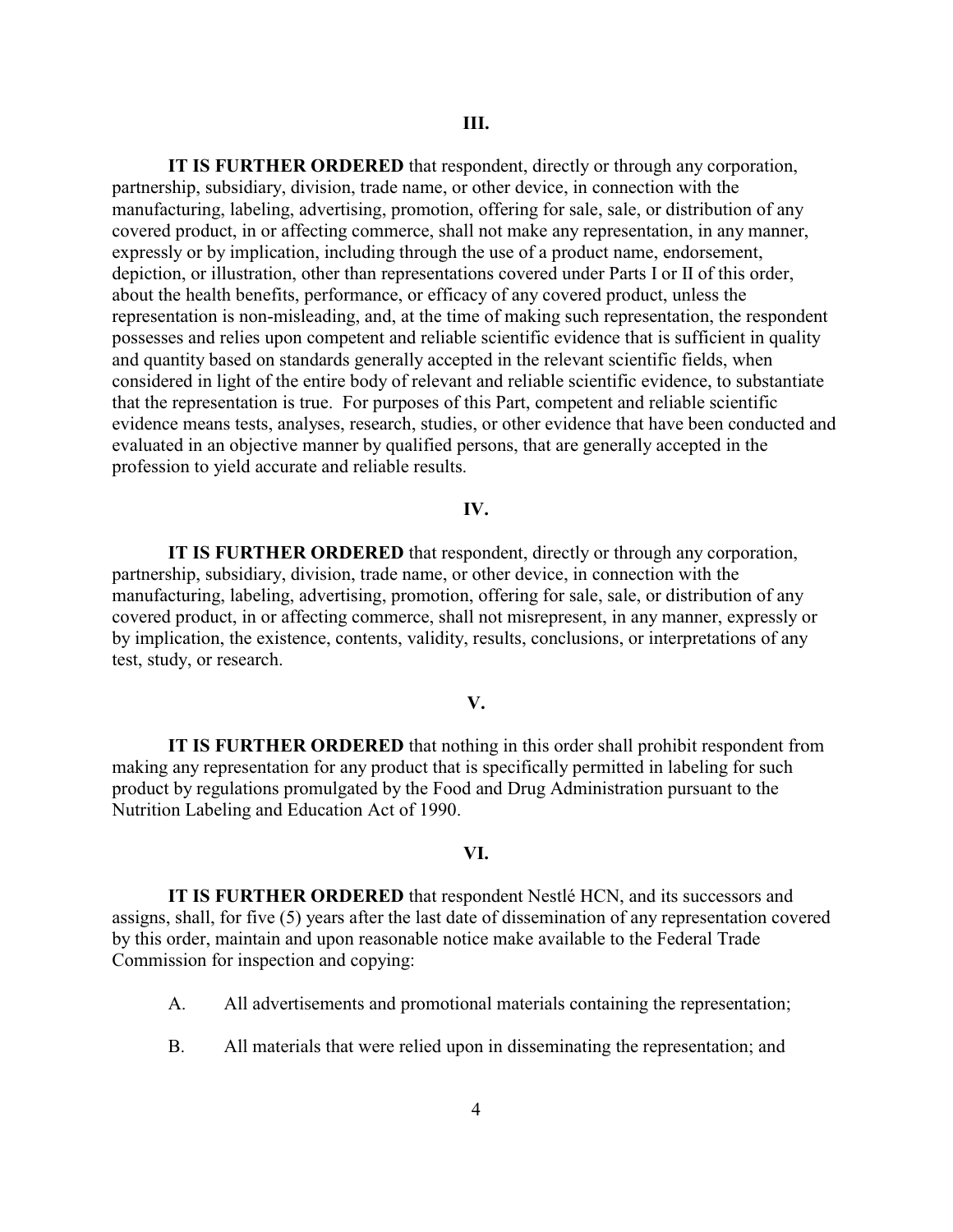C. All tests, reports, studies, surveys, demonstrations, or other evidence in their possession or control that contradict, qualify, or call into question the representation, or the basis relied upon for the representation, including complaints and other communications with consumers or with governmental or consumer protection organizations.

### **VII.**

**IT IS FURTHER ORDERED** that respondent Nestlé HCN, and its successors and assigns, shall deliver a copy of this order to all current and future principals, officers, directors, and other employees having primary responsibilities with respect to the subject matter of this order, and shall secure from each such person a signed and dated statement acknowledging receipt of the order. Respondent Nestlé HCN, and its successors and assigns, shall deliver this order to current personnel within thirty (30) days after the date of service of this order, and to future personnel within thirty (30) days after the person assumes such position or responsibilities.

# **VIII.**

**IT IS FURTHER ORDERED** that respondent Nestlé HCN, and its successors and assigns, shall notify the Commission at least thirty (30) days prior to any change in the corporation that may affect compliance obligations arising under this order, including, but not limited to, dissolution, assignment, sale, merger, or other action that would result in the emergence of a successor corporation; the creation or dissolution of a subsidiary, parent, or affiliate that engages in any acts or practices subject to this order; the proposed filing of a bankruptcy petition; or a change in the corporate name or address. Provided, however, that, with respect to any proposed change in the corporation about which respondent Nestlé HCN, and its successors and assigns, learn less than thirty (30) days prior to the date such action is to take place, respondent Nestlé HCN, and its successors and assigns, shall notify the Commission as soon as is practicable after obtaining such knowledge. All notices required by this Part shall be sent by certified mail to the Associate Director, Division of Enforcement, Bureau of Consumer Protection, Federal Trade Commission, 600 Pennsylvania Avenue, NW, Washington, D.C. 20580.

#### **IX.**

**IT IS FURTHER ORDERED** that respondent Nestlé HCN, and its successors and assigns, shall, within sixty (60) days after service of this order file with the Commission a true and accurate report, in writing, setting forth in detail the manner and form in which respondent has complied with this order. Within ten (10) days of receipt of written notice from a representative of the Commission, respondent shall submit additional true and accurate written reports.